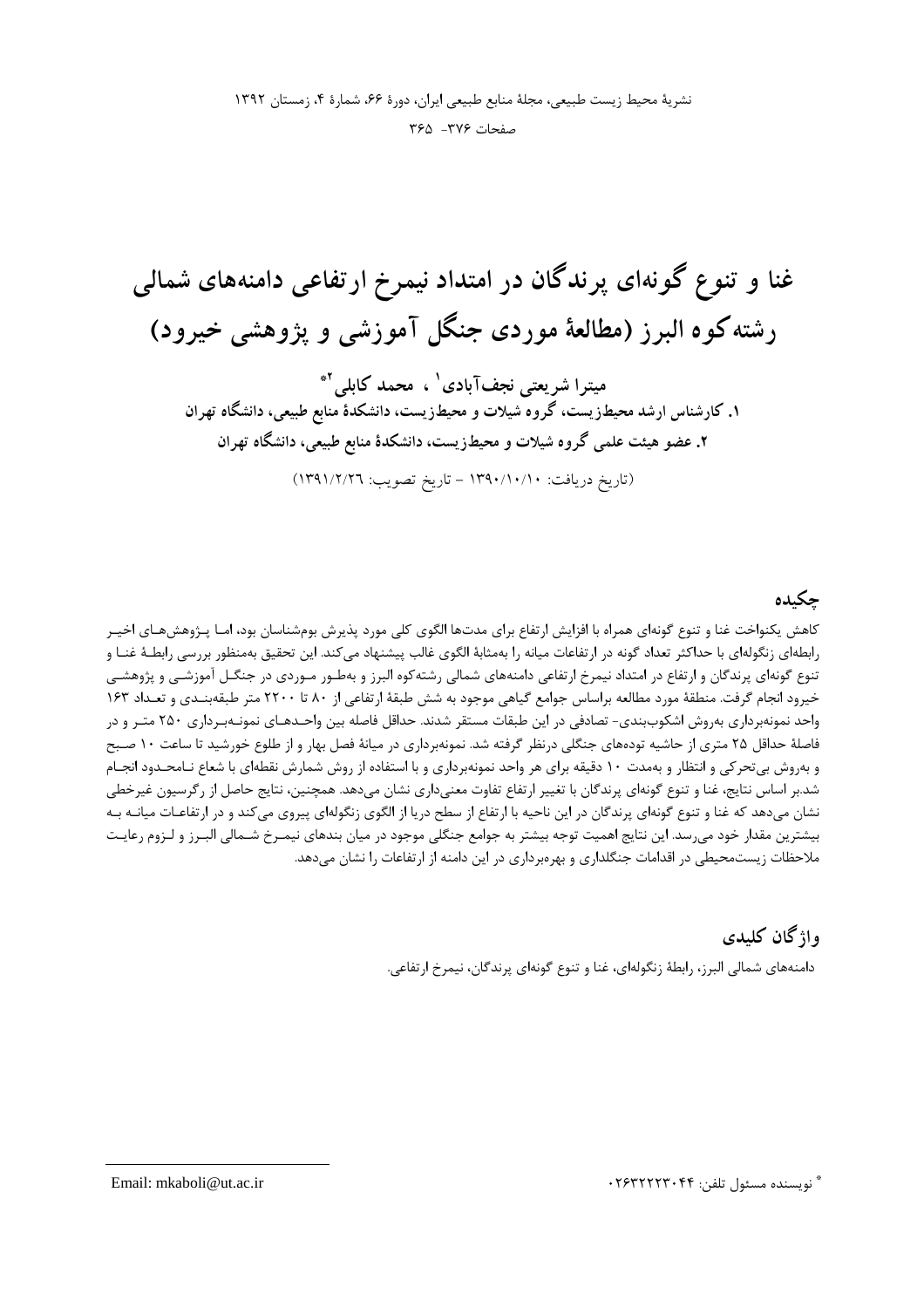#### ١. مقدمه

تغییر در غنا و تنوع گونـهای در ارتبـاط بـا تغییـر در عرض جغرافیایی توجه متخصصان زیادی را بـه خـود جلب کرده بود، اما بهتازگی توجه به رابطهٔ غنا و تنوع گونهای با تغییرات ارتفاعی مورد توجـه بـومشناسـان جانوری قرار گرفتـه اسـت. Rahbek (1995) مقـالات متعددی را در این خصوص مرور کرد و به این نتیجـه رسید که در اغلب پژوهشها بیشترین غنـای گونـهای در ارتفاعات پايين تر مشاهده مي شود. بـا وجــود ايــن، پژوهش های زیادی نیز بیشترین غنــای گونــهای را در ارتفاعات میانه ثبت کردهاند. در این رابطه، دو الگوی كلي شامل كاهش يكنواخت غناي گونهاي با افـزايش ارتفــاع (Mac Arthur, 1965; Stevens, 1992) و همچنین افزایش غنای گونهای تـا ارتفاعـات میانــه و سپس كاهش تدريجي آن بـهسـمت ارتفاعـات بـالاتر (رابطهٔ زنگولهای) ارائه شـده اسـت (Rahbek, 1995). برای بررسی این نظریههـا پـژوهشهـای گسـتردهای انجام گرفته و نتایج آنها بروز هر دو الگــوی ذکرشــده را، بسته به گونه و زیستگاه مربوط، نشـان داده اسـت Stevens, 1992; Rosenzweig, 1995; Rosenzweig) & Abramsky, 1993; Rahbek, 1995; Brown, 1995; Terborgh, 1997; Brown & Lomolino,  $.1998$ 

بەنظر مى سد موجودات زندە بەطـور مســتقيم بــه تغییرات ارتفاعی پاسخ نمی دهند، بلکـه بـه متغیرهـای وابسته به آن واكنش نشان مى دهنـد ( & Kattan Franco, 2004). بنابراین، در تـلاش بـرای پـافتن ایـن تغیرات، اغلب پژوهشگران تغییرات غنا و تنوع گونـهای را درمورد یک متغیر مستقل زیستمحیطـی زیسـتگاه نظیر مقدار تولیدات <sup>۱</sup>، پیچیدگی <sup>۲</sup>، تنوع <sup>۳</sup>، اســترسهـای ; يستمحيطي<sup>ء</sup>ُ، آشفتگي<sup>0</sup>، تنـوع منـابع <sup>6</sup>و بــا ,قايـت<sup>٧</sup> بین گونههای موجود در جامعهٔ مربوطه بررسی کردهاند (Heaney, 2001; Lomolino, 2001). با افيزايش دادههای تجربی و گسترش مدل سـازیهـا درخصـوص

- 2. Habitat complexity
- 3. Habitat diversity
- 4. Environnemental stress
- 5. Disturbance
- 6. Resource diversity
- 7. Competition

تغییـرات تنـوع زیسـتی در امتـداد شـیب تغییـرات متغیرهای مستقل زیستمحیطے، مشخص شد که بسیاری از این فاکتورها فقط در مقیاس های وسیع (نـه خردمقیـاس هـا) بـروز مـی کننــد ( Brown, 2001; .(Lomolino, 2001).

از سوی دیگر، برخی متخصصان براسـاس "فرضـیهٔ هميوشي جوامـع"^ بيشـترين غنـا و تنـوع گونـهاي را مختص مناطقی می دانند که در آنها دو جامعهٔ جـانوری مشخص با یکدیگر هم یوشے مے کننـد ( ,Lomolino 2001). درنهایت، چندین فرضـیهٔ دیگـر در مـورد ایـن رابطه ارائه شد که از آن جمله می توان به ویژگی های تاريخ طبيعي گونه نظير مهـاجرت<sup>٩</sup>، انقـراض<sup>١٠</sup> و گونــه Myers & Giller, 1988; ) ألبي<sup>\\ا</sup>رائيه شيده است (, .(Lomolino, 2001)

بەتـازگى نظريــهٔ "اثـر ميانــه ناحيــه"<sup>۱۲</sup> درخصــوص تفاوت غنای گونهای مشاهدهشده بین حاشیههـا و میانـه نواحي ارائه شده است (Colwell & Hurtt, Lees, 2000 & 1994; Colwell). درواقع، بەسادگى مے توان تصـور کرد که صرفنظر از شیب تغییـرات متغیرهـای مسـتقل زیستمحیطی در یک ناحیه، همیوشی محدودهٔ پراکنش گونههای گونـاگون بـا وسـعت گونـاگون در ميانـههـای سرزمین، سبب می شود تا در این بخش بیشترین مقـدار غنای گونهای حاصل شود. بر این اساس، غنـای گونـهای از کنارههای قارهها اندکاندک بهسوی میانهٔ آنها افـزایش و سپس مجـدداً بـهسـوی کنـارههـا کـاهش مـی بابـد و بنــابراين، حالــت زنگولــهاي (مســتقل از الگــوي شــيب تغییرات متغیرهای زیستمحیطی) حاصل می شود.

تغییرات غنـا و تنـوع گونـهای در امتـداد گرادیـان ارتفاعی را میتوان در دو سطح تنوع گاما<sup>۱۳</sup> و آلفا<sup>۱۴</sup> نشان داد. ازآنجاكه تنوع گاما با تركيب اطلاعات حاصل از منــابع گونــاگون نظيــر مقــالات علمــي، گــزارشهــا، دادههای موجود، کلکسیونهـای علمـی و نظـایر آنهـا حاصل مي شود، ممكن است سبب بروز خطا و چــولگي

- 8. Community Overlap Hypothesis
- 9. Migration
- 10. Extinction
- 11. Speciation
- 12. Mid-domain Effect
- 13. Gama diversity
- 14. Alpha diversity

<sup>1.</sup> Productivity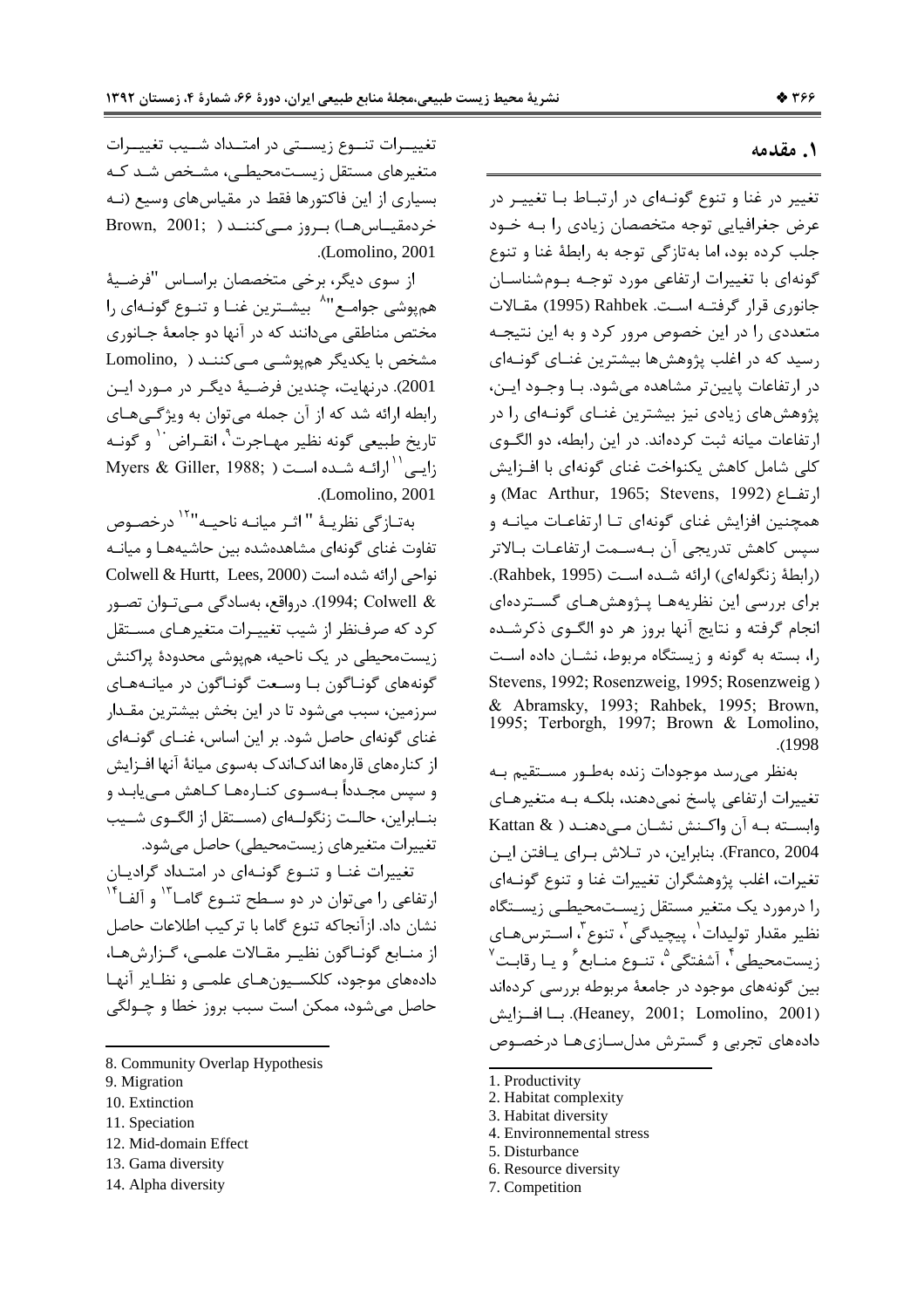در نتايج حاصل از تجزيه و تحليلها شود ( Rickart, 2001). از سوی دیگر، ایـن سـطح از تنـوع و غنـای گونهای بهشدت تحت تأثیر مساحت ناحیهٔ مورد مطالعه قــرار دارد (Lomolino, 2001)، درحــالی کــه غنــای گونهای آلفا از این محدودیتهـا مسـتقل اسـت و قـادر اســـت جزئیـــات غنـــای گونــــهای ۱٫ در واحـــدهای نمونهبرداری در امتـداد شـيب تغييـرات ارتفـاع ناحيـهٔ مورد مطالعه بهخوبي نشان دهد (McCain, 2004).

جنگلهای خزری در دامنههای شـمالی رشـته کـوه البرز از ارتفاع نزدیک به سطح دریـا شـروع شـده و تـا ارتفاع حـدود ۲۸۰۰ متـر گسـترش يافتـه اسـت. ايـن جنگلها از نظر ظاهری شباهت زیادی به جنگـلهـای پهنبرگ مخلوط اروپای مرکزی دارند، ولی از نظر غنـا Marvi Mohajer, ) وتنوع گونهای بسیار غنیترند 2005). ايــن جنگــلهــا از فــون پرنــدگان چشــمگيري برخوردارند که از نظر خویشـاوندی بـه فـون پرنـدگان پالئارکتیک غربی شباهت دارند و بـهدشـواری از فـون پرندگان درختزارهای اروپای مرکـزی تفکیـک<code>پذیرنـد</code> .(Majnunian et al., 2005)

ازآنجاكه تاكنون الگوي پراكنش جامعهٔ پرنـدگان در ارتباط با تغییرات ارتفاع در دامنههـای نیمـرخ شـمالی البرز به انجام نرسيده و رابطهٔ بين غنا و تنوع گونهاي و تغییـرات ارتفــاع در ایــن نــواحی بررســی نشــده، ایــن یژوهش با هـدف تعیـین ایـن رابطـه در ایـن ناحیـه از كشور طراحي شده است.

۲. مواد و روش ها

#### ٠.٢. منطقة مورد مطالعه

جنگلهای شمال کشـور بـه ۱۰۳ حـوزهٔ آبخیـز تقسـیم شدهاند و جنگــل آموزشــی و پژوهشــی خیــرود بــهمثابــهٔ زیر حوزهای از حوزهٔ آبخیز ۴۵ جنگلهای شمال کشـور در فاصلهٔ ۱۰ کیلومتری شـرق شهرسـتان نوشـهر در اسـتان مازندران واقع شده است. این منطقـه در موقعیـت '۲۷ ۳۶° تا '۴۰ °۳۶ عرض شمالی و '۳۲ °۵۱ تــا '۴۳ °۵۱ طول شرقی قرار گرفتــه ( Shataee Juybari, 2003) و از شمال به جلگـهٔ مازنـدران، نـوار سـاحلی و روسـتای خیرود و از جنوب به پیلاقات و روستای کلیک محـدود

است و در ارتفاع حدود صفر تا ۲۲۰۰ متـری از سـطح دريا گسترش دارد (Sarmadian, 1988). مساحت اين منطقه ۸۸۰۰ هکتار و رودخانهٔ خیـرود زهکـش اصـلی آن است. این منطقه در تقسیمبندی طـرح جنگلـداری به هفت بخش تفکیـک شـده کـه عبـارت|نـد از: پـاتم، نمخانــه، گــرازبن، چليــر، بهــاربن، منياســنگ و دارنــو (Shataee Juybari, 2003). بەدليل شيب بسيار تند در برخي نواحي اين جنگل، ايـن تحقيـق بـه پـنج بخـش نخست آن محدود شد (شکل ۱).

۲.۲. روش نمونهبرداری

۰۱.۲.۲ استقرار واحدهای نمونهبرداری

ازآنجاكه ساختار جوامع گياهي در چگونگي توزيع، غناي گونهای و تراکم جمعیتهای جانوری تـأثیر زیـادی دارد (Tokeshi, 1993)، شش جامعهٔ گیاهی گوناگون بهمثابهٔ اشکوبهای متفاوت زیستمحیطے در ایـن تحقیـق در نظر گرفته شدند (جـدول ۱). سـيس تعـداد ۱۶۳ نقطـهٔ نمونهبرداری بهروش تصادفی و به نسبت مساحت هریک از جوامع گیاهی موجود در منطقه مستقر شد (جدول ۱). برای پرهیز از بروز خودهمبستگی مکانی <sup>۲</sup> کمترین فاصله فاصله بین واحـدهای نمونـهبـرداری ۲۵۰ متـر ( .Diaz 2006) و همچنین برای حــذف اثــر حاشــیه <sup>۳</sup> حــداقل در فاصلهٔ ۲۵ متری از حاشیهٔ تودههای جنگلی ( Mitchell et al., 2001) درنظر گرفته شد.

### ٢.٢.٢. شمارش برندگان

نمونهبرداری در میانهٔ فصل بهار (اردیبهشت ۱۳۸۸) و توسط یک نفر انجام گرفت تا خطای تفاوت دقت بـین مشاهدهگرها بروز نکند. مشـاهده و ثبـت پرنـدگان هـر روز از طلوع خورشید تا ساعت ۱۰ صبح ادامـه یافـت و در شـرایط آب و هـوایی نامسـاعد (نظیـر بـاران و بـاد شدید) یا دیـد محـدود متوقـف شـد ( ,Bibby et al 1992). بسرای شسمارش پرنسدگان از روش شسمارش نقطـه|ى بــا شــعاع نامحــدود " (Selmi *et al.*, 2003) و بـرای ثبـت پرنــدگان از روش بــیتحرکــی و انتظــار<sup>۵</sup> استفاده شـد. مشـاهدهگـر ابتـدا در مركـز هـر نقطـهٔ

5. Sit and wait method

<sup>1.</sup> Western Palaearctic

<sup>2.</sup> Spatial autocorrelation

<sup>3.</sup> Edge effect

<sup>4.</sup> Unlimited radius point count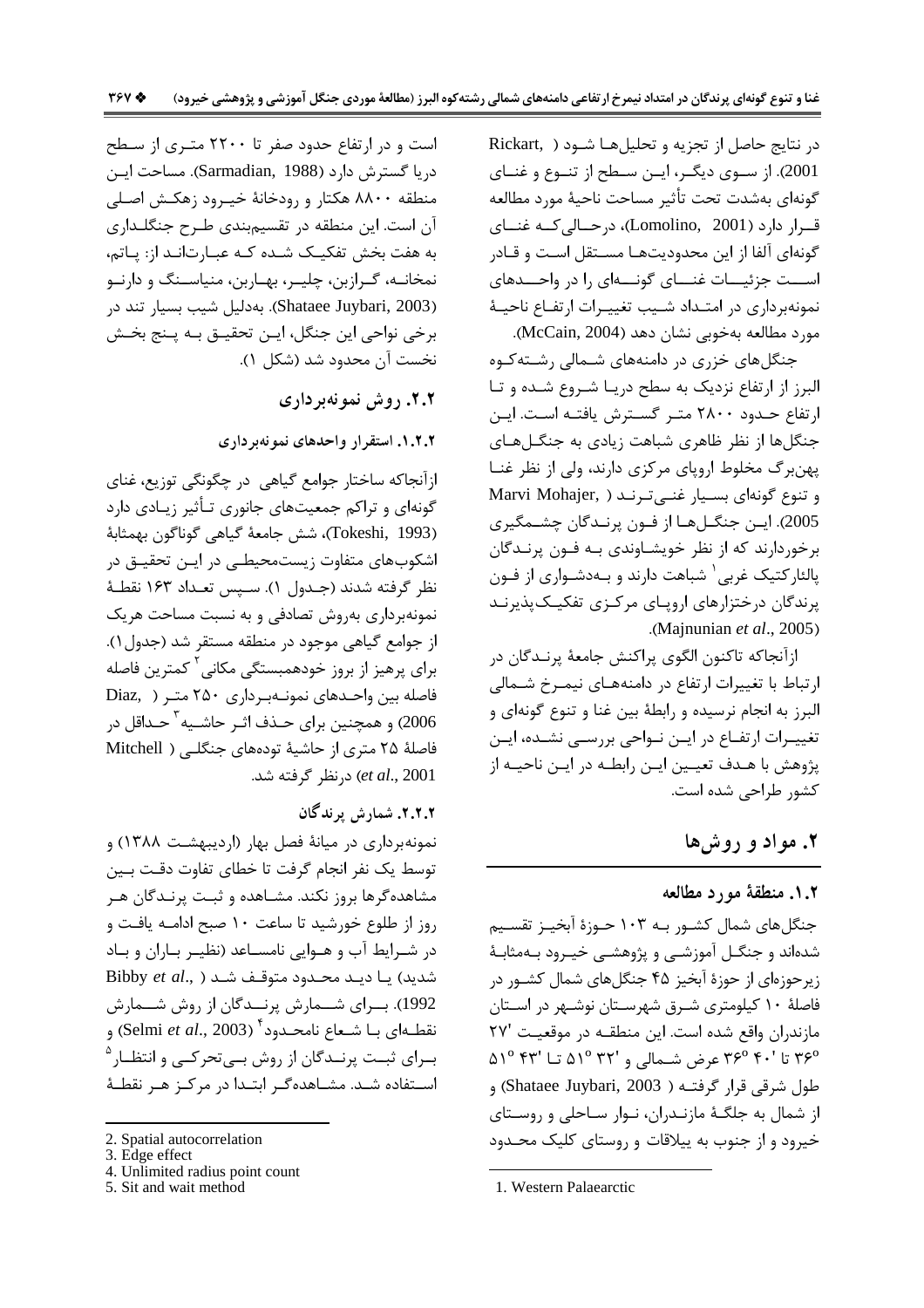نمونەبردارى بەمدت يک دقيقه بىحركت توقف مىكرد (Rodewald &Yahner, 2001) و پسس از بازگشـت آرامش به منطقه، بهمدت ۱۰ دقیقه (بـا حفـظ سـکوت كامل) به ثبت پرندگان (نوع گونـه، تعـداد آنهـا) اقـدام مے کرد (Kilgo et al., 2002). تمـامی پرنــدگان

مشاهدهشده یا شنیدهشده در واحد نمونهبرداری (بهجز پرنــدگانی کــه در حــال پــرواز از فــراز واحــدهــای نمونهبرداری عبور می کردند) ثبت شدند ( .Kilgo et al .(2002; Rodewald & Yahner, 2001



شکل ۱. منطقهٔ مورد مطالعه همراه با واحدهای نمونهبرداری واقع در جنگل آموزشی و پژوهشی خیرود در استان مازندران

جدول ۱. جوامع گیاهی موجود در منطقه (مهاجر، مذاکرات شخصی)، طبقات ارتفاعی مساحت هریک از جوامع و تعداد واحدهای نمونهبرداری اختصاص یافته به هر یک از این طبقات نسبت به مساحت آنها.

| تعداد واحد نمونهبرداري | مساحت (هکتار) | طبقات ارتفاعی (متر)                                         | جامعهٔ گیاهی              |
|------------------------|---------------|-------------------------------------------------------------|---------------------------|
| ۴                      | ۲۰۰           | $\lambda \cdot -\mathbf{y} \cdot \cdot$                     | پھنبر گ مخلوط             |
| ۱۷                     | ۷۱۶           | $\mathbf{y} \cdot \mathbf{y} - \mathbf{y} \cdot \mathbf{y}$ | ممرزستان (بلوط– ممرزستان) |
| ٣٧                     | ۱۱۳۷          | $V \cdot \cdot - \cdot \cdot$                               | ممرز- راشستان             |
| ۸۲                     | ۳۱۵۴          | $\cdot \cdot \cdot - \cdot \Delta \cdot \cdot$              | راشستان تیپ               |
| ۱۳                     | ۵۶۴           | $10 \cdots 10 \cdots$                                       | راشستان                   |
| ١٠                     | ۲۹۷           | $1\lambda \cdot -77 \cdot \cdot$                            | لورستان                   |

۳.۲. تجزیه و تحلیل آماری تعـداد گونــهٔ پرنــدگان شناســاییشــده در هریــک از واحدهاى نمونهبرداري غناي گونهاي آلفا درنظر گرفتـه

شد (DeGraaf et al., 1997). براي اندازهگيري تنوع گونهای پرندگان از فرمول شانون- وینـر <sup>۱</sup> اسـتفاده شـد :(Krebs 1999)

1. Shanon-Weaner index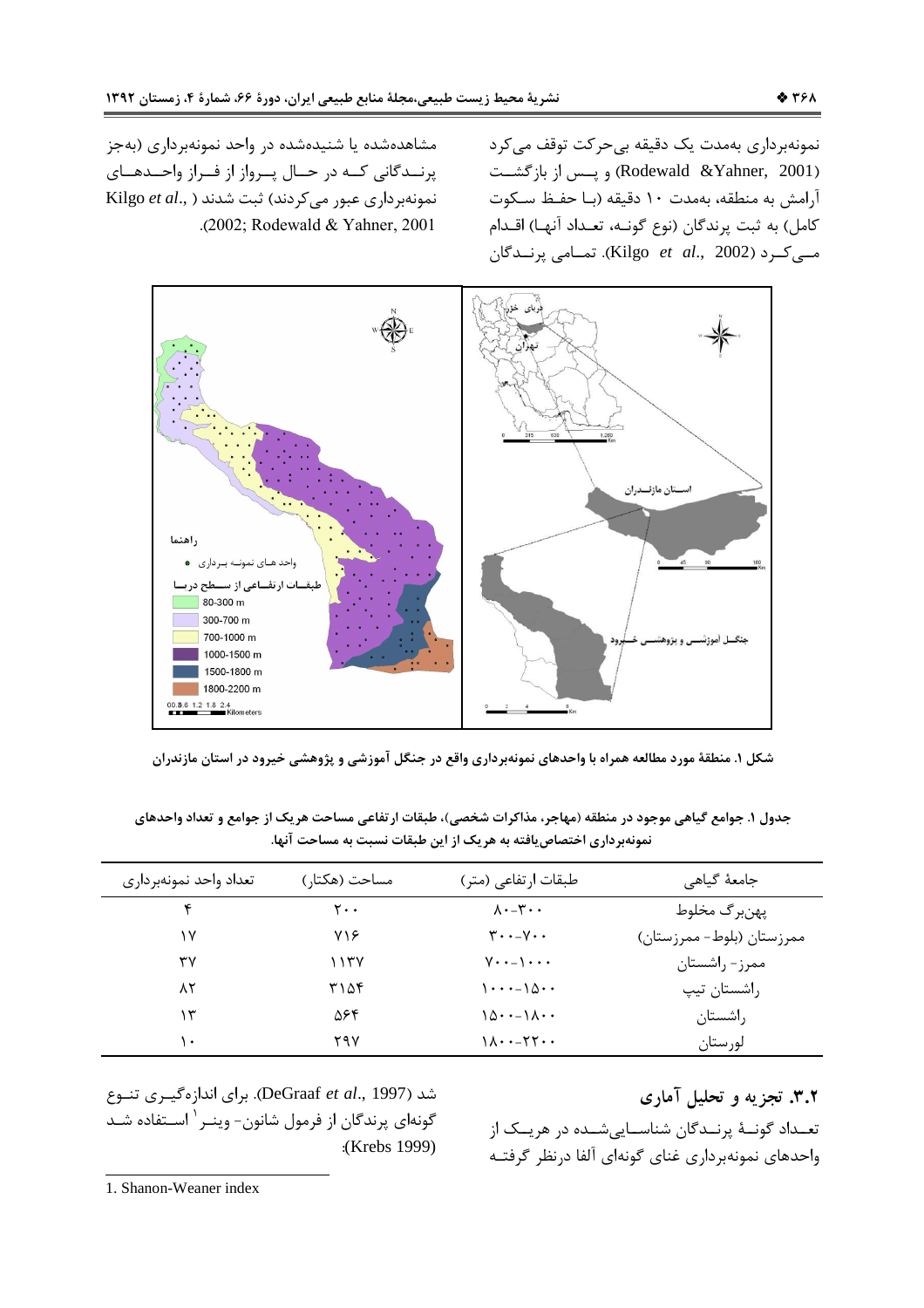$$
H = \sum_{i=1}^{s} Pi \log_{\gamma} P_{i}
$$
 (1)

در رابطهٔ ۱، H شاخص تنوع گونهای پرندگان، S تعـداد  $Pi$  گونههای پرندهٔ موجـود در منطقـهٔ مـورد مطالعـه و نسبت تعداد گونـه I بـه تعـداد كـل گونـههـاى پرنـدة موجود در هر واحد نمونهبرداری است. بـرای مقایسـهٔ غنای گونهای پرندگان بین طبقات گوناگون ارتفـاعی از تجزیهٔ واریانس یـکطرفـه<sup>۱</sup> اسـتفاده شـد و در صـورت وجود اخـتلاف معنــىدار بــين ميــانگين دادههـا، بـراي تعیــین گـروههــاي داراي اخــتلاف، از آزمــون مقايســهٔ ميــانگين تــوكي<sup>۲</sup> اســتفاده شــد (Daiz, 2006). بــراي بررسی رابطهٔ بین غنا و تنوع گونهای با ارتفاع، از مـدل تعمیمیافتهٔ خطی (GLM) <sup>۳</sup>از مدل درجهٔ دو رگرسیون غير خطــــــــــ بـــــــــا معادلــــــهٔ (  $\rm{Y} = a + b \rm{X} + c \rm{X}^2$  ) و در صورتنبودن رابطـهٔ معنـیدار (20.05<*P)*، بـرای تعیـین چگونگی ارتباط غنا و تنوع گونهای بـا ارتفـاع (مثبـت، منفـی یـا غیرمعنـی،دار) از مـدل خطـے، اسـتفاده شـد (Ding et al., 2005). همچنسین، بسرای بررسسی نرمالٍ بودن داده ها از آزمون کولمور گـف- اســمیرنف ٌ و برای بررسی فرض همگنی واریـانسهـا از آزمـونهـای ليون <sup>0</sup>و بارتلت<sup>2</sup> استفاده شـد ( Bihamta & Zare Chahouki, 2008). تمـامي تجزيــه و تحليــلهــا بــا استفاده از نرمافزارهای SPSS 16 و MINITAB 13 انجام گرفت.

## ۳. نتايج

۱.۳. برندگان شناسای<sub>ی</sub>شده درمجموع، طے، نمونهبرداریھا، ۲۰ گونه پرنده شناسایی و ثبت شد که فهرست اسامی آنها در پیوست ۱ آورده شـده است. بیشترین پرندگان شناسایی شـده در منطقـه متعلـق بـه راســتهٔ گنجشــکســانان (Passeriformes) و در بــین خانوادههای این راسته به خـانوادهٔ توکاهـا (Turdidae) بـا چهار گونه مربوط بودهاند. سارگپه (Buteo buteo)، متعلق

- 3. Generalized linear model
- 4. Kolmorogov-Smirnov
- 5. Levene test
- 6. Bartlet test

به راستهٔ عقابشکلان (Accipitriformes)، اغلب اوقـات در حال پرواز و عبور از واحدهای نمونهبرداری ثبت شـده بود و بنابراین، از محاسبات کنار گذاشته شد.

۲.۳. رابطهٔ غنای گونهای پرندگان با تغییرات ارتفاع نتایج نشان میدهد که میانگین غنای گونهای پرندگان در طبقات ارتفاعی مورد مطالعه از ۵.۳ (۸۰۰ تا ۳۰۰ متر) تـا ۹.۸ (۱۵۰۰ تا ۱۸۰۰ متر) متغییر بیوده است. براسیاس نتايج تجزيهٔ واريانس غناي گونهاي پرندگان در اين ناحيـه بین طبقات ا<sub>ر</sub>تفاعی ذکرشدہ تفاوت معنے داری دارد .F5 (4.36; P= 0.001). آزمون توكي نشان داد كـه میانگین غنای گونهای پرندگان اخـتلاف معنـی،داری بـین طبقهٔ ارتفاعی ۱۵۰۰ تا ۱۸۰۰ متـر بـا بقیـهٔ طبقـات دارد (جدول ٢).

جدول ۲. خلاصهٔ تجزیهٔ واریـانس غنــای گونــهای پرنــدگان در ار تباط با طبقات ار تفاعی در واحدهای نمونهبرداری مورد بررسی. تفاوت های معنی دار بین ایس طبقات ارتفاعی با آزمون post-hoc ( Tukey ; level : 0.05) بررسی و بهصورت قراردادی با a یا b نشان داده شده است (در صورت نبودن تفاوت معنیدار بـین دو مقدار مورد مقایسه، سمبل یکسـان اسـت و در صـورت وجـود تفاوت معنیدار در سطح مربوطه سمبلها متفاوتاند). میـانگین غنای گونهای پرندگان در طبقهٔ ۱۵۰۰ تا ۱۸۰۰ متر با سایر طبقات ار تفاعی تفاوت معنیداری نشان داد.

| N                                                        | ۱۶۳                            |
|----------------------------------------------------------|--------------------------------|
| F                                                        | ۴۱۳۶                           |
| $P-value$                                                | $\cdot$ / $\cdot$ )            |
| df                                                       | ۱۵۷                            |
| طبقات ارتفاعی (متر)                                      | میانگین غنای گونهای            |
| $\lambda \cdot -\tau \cdot \cdot$                        | $\Delta/\mathbf{r}$ (a)        |
| $\mathbf{r}\cdot\mathbf{-v}\cdot\mathbf{A}$              | $\frac{\epsilon}{\Lambda}$ (a) |
| $V \cdot - \cdot$                                        | V/F(a)                         |
| $\lambda \cdot \cdot \cdot - \lambda \wedge \cdot \cdot$ | Y/A(a)                         |
| ۱۵۰۰–۱۸۰۰                                                | $\sqrt{A(b)}$                  |
| ۰۰-۲۰-۱۱۱                                                | $\forall \cdot$ (a)            |

نتايج حاصل از رگرسـيون غيرخطـي درجـهٔ دو نيـز نشان می دهد که ارتباط معنی داری بین غنای گونهای بـا ارتفاع وجود دارد (جدول ٣). همچنـين، شـكل ٢ نشـان می،دهد که غنای گونهای پرندگان از الگویی زنگولهشکل ٔ در ارتباط با ارتفاع پیروی میکند. بر این اسـاس، غنـای

<sup>1.</sup> One-way analyses of variance

<sup>3.</sup> Tukey test

<sup>7.</sup> Humped-shaped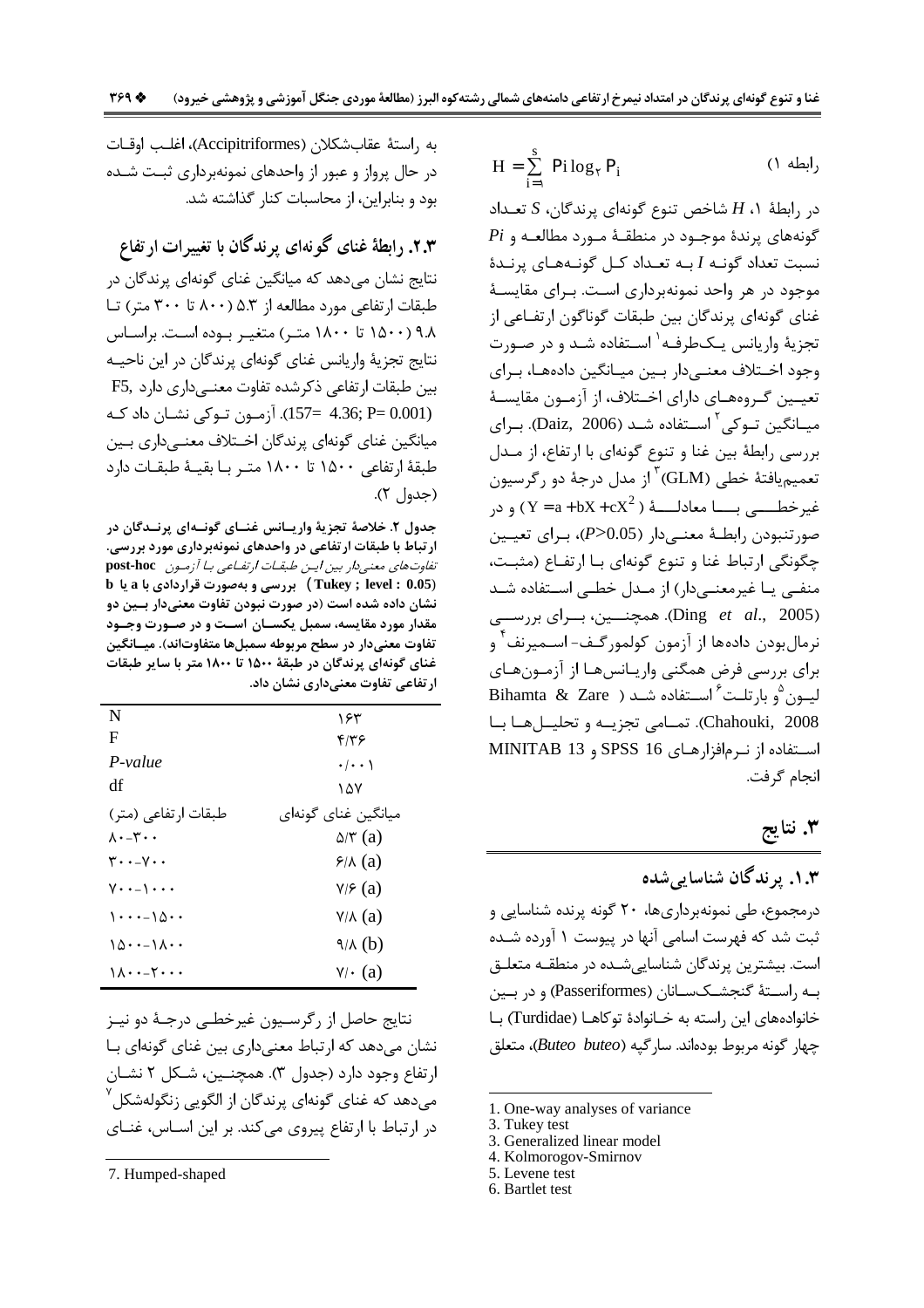بیشترین مقدار خود میرسد و سپس از حـدود ارتفـاع میانه تا ارتفاع ۲۲۰۰ متر روند کاهشی به خود می گیرد.

گونهای همزمان با افزایش ارتفاع از سطح دریـا رونـدی افزایشی از خود نشـان مـی۵هـد و در ارتفـاع میانـه بـه

**Regression Plot** 

BSR=2.92160+0.0063402 EI (m) -0.0000024 EI (m)\*\*2



شکل ۲. نمودار حاصل از رابطهٔ بین غنای گونهای پرندگان (BSR) در برابر ارتفاع از سطح دریا (EL). غنای گونهای رابطهای زنگولهای با ارتفاع نشان داد. این نمودار براساس معادلهٔ حاصل از رگرسیون غیرخطی درجهٔ دو ترسیم شده است.

جدول ٣. نتايج تجزيهٔ واريانس رگرسيون غيرخطي درجهٔ دو (٣a) و ضريب تشخيص رابطهٔ رگرسيون همراه معادلهٔ رابطهٔ رگرسيون (٣b) برای رابطهٔ بین غنای گونهای پرندگان (BSR) و ارتفاع از سطح دریا (EL)

|         |     | ميانگين مربعات مجموع مربعات درجهٔ أزادي منابع تغيير |               | F     | درجهٔ معنىداربودن آزمون (Sig) |
|---------|-----|-----------------------------------------------------|---------------|-------|-------------------------------|
| رگرسيون |     | $97/\lambda\lambda$                                 | ۴۶۱۴۴         | ۱۳/۱۲ | $\cdot/\cdot\cdot\cdot$       |
| اشتىاه  | ۱۶۰ | 568154                                              | $\frac{1}{2}$ |       |                               |
| كال     | ۱۶۲ | 509/777                                             |               |       |                               |

.<br>٢a. تجزية واريانس رگرسيون غيرخطي درجة دو

|  |  |  |  |  | ۳b. ضریب تشخیص رابطهٔ رگرسیون همراه معادلهٔ رابطهٔ رگرسیون |  |  |
|--|--|--|--|--|------------------------------------------------------------|--|--|
|  |  |  |  |  |                                                            |  |  |

|  | معادلهٔ رگرسیون                         |
|--|-----------------------------------------|
|  | $BSR = 2.92 + 0.0063EL - 0.0000027EL^2$ |

معنی داری با طبقـات ۱۵۰۰-۱۸۰۰ و ۱۸۰۰-۲۲۰۰ متـر، طبقهٔ ۷۰۰–۱۰۰۰ اختلاف معنی داری با طبقـات ۸۰–۳۰۰ و ۱۸۰۰–۲۲۰۰ متـر داشــتند. همچنــين، طبقــهٔ ۱۰۰۰-۱۵۰۰ متر با طبقـات ۱۵۰۰-۱۸۰۰ و ۲۲۰۰-۲۲۰۰ متـر، طبقهٔ ۱۵۰۰–۱۸۰۰ متر با تمامی طبقـات ارتفـاعی بـهجـز طبقه ۷۰۰-۱۰۰۰ متر و طبقهٔ ۱۸۰۰-۲۲۰۰ متر با تمامی طبقـات ارتفـاعي بــهجـز طبقــهٔ ٨٠-٣٠٠ متـر اخــتلاف معنے داری داشتند (جدول ۴).

۳.۳. رابطهٔ تنوع گونهای پرندگان با تغییرات ارتفاع براسـاس نتـايج حاصـل از تجزيــهٔ واريـانس تنــوع گونــهاى يرندگان در اين ناحيه بين طبقات ارتفاعي ذكرشده تفـاوت معنــيداري دارد ( F5, 157= 20.11;  $P = 0.000$ . آزمــون توکی نشان داد از نظر تنــوع گونــهای اخــتلاف معنــیداری بين طبقة ٨٠-٣٠٠ متر با طبقات ٧٠٠-١٠٠٠ و ١٥٠٠-۱۸۰۰ متـر وجـود دارد. طبقــهٔ ۳۰۰–۷۰۰ متـر اخــتلاف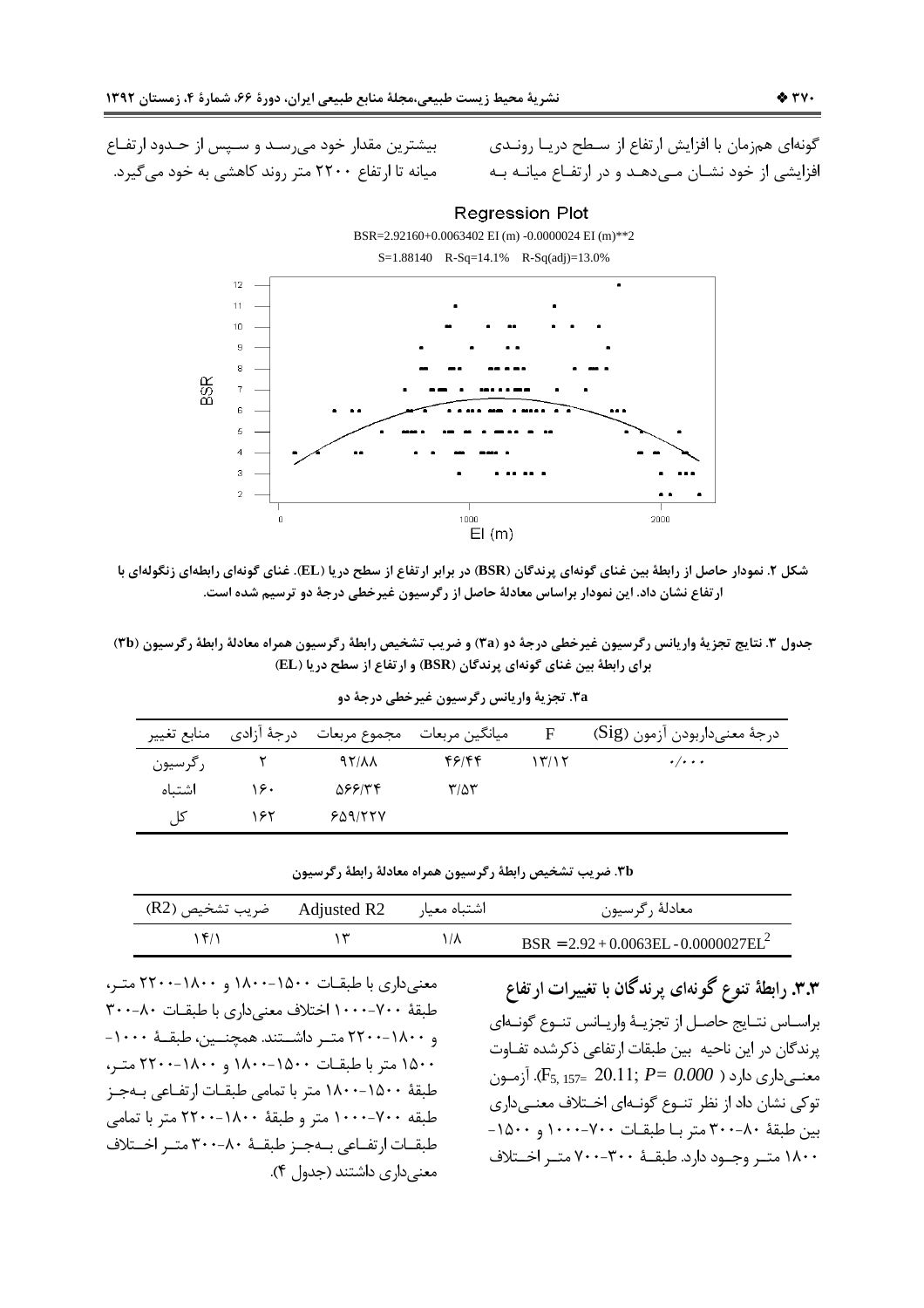جدول ۴. خلاصهٔ تجزیهٔ واریــانس تنــوع گونــهای پرنــدگان در ار تباط با طبقات ار تفاعی در واحدهای نمونهبرداری مورد بررسی. تفاوت های معنی دار بین ایس طبقیات ارتفیاعی بیا آزمیون post-hoc . b . a بررسی و بهصورت قراردادی با b . a . f و e ،d ،c ،b ، a و f نشان داده شده است. (سمبلهای e ،d ،c ، b ، a و به ترتیب به طبقات ارتفاعی ۸۰-۳۰۰، ۳۰۰-۷۰۰، ۷۰۰-۰۰۰، ۱۰۰۰-۱۵۰۰، ۱۵۰۰-۱۸۰۰ و ۱۸۰۰-۲۲۰۰ متر اختصاص داده شـده است. در صورت نبودن تفاوت معنــیدار بــین دو مقــدار مــورد مقایسه، سمبل یکسان است و در صورت وجود تفاوت معنــیدار در سطح مربوطه سمبلها متفاوتاند. برای مثال، طبقــات دارای سمبل a از نظر تنوع گونهای تفاوت معنیداری با طبقــهٔ ۸۰-۳۰۰ متر ندارند و طبقاتی که سمبل b دارند از ایـن نظـر تفـاوتی بـا طبقة ٣٠٠-٧٠٠ متر ندارند).

| N                                                           | ۱۶۳                             |
|-------------------------------------------------------------|---------------------------------|
| F                                                           | ۲۰/۱۱                           |
| $P-value$                                                   | $\cdot/\cdot$                   |
| df                                                          | ۱۵۷                             |
| طبقات ارتفاعی (متر)                                         | ميانگين تنوع گونهاي             |
| ۰۰۳∽۰۸                                                      | $\cdot$ / $\Delta f$ (a)        |
| $\mathbf{y} \cdot \mathbf{y} - \mathbf{A} \cdot \mathbf{y}$ | $\cdot$ / $\mathcal{F}$ (a,b)   |
| $V \cdot - \cdot$                                           | $\cdot$ /Y $\Delta$ (b,c)       |
| $1 \cdot \cdot \cdot - 10 \cdot \cdot$                      | $\cdot$ /YY (a,b,c,d)           |
| ۱۵۰۰–۱۸۰۰                                                   | $\cdot$ / $\wedge \wedge$ (c,e) |
| ۰۰-۲۰-۰۱۱                                                   | $\cdot$ /۴۳ (a,f)               |

نتايج حاصل از رگرسيون غيرخطـي درجـهٔ دو نيـز نشان میدهد که بین تنوع گونـهای بـا ارتفـاع ارتبــاط معنی درای وجود دارد (جـدول ۵). همچنـین، شـکل ۳ نشان میدهـد کـه تنــوع گونــهای پرنــدگان در نیمــرخ ارتفاعي اين منطقه از الگوي زنگولهاي پيروي مي كند.

# ۴. بحث و نتیجه گیری

نتايج اين تحقيق نشان داد كه ارتفاعات ميانه (١۵٠٠ تـا ۱۸۰۰ متر) در امتداد نیمرخ ارتفاعی دامنههـای شـمالی البرز در جنگل آموزشی و پژوهشـی خیـرود (شهرسـتان نوشـهر در اسـتان مازنـدران)، در مقايسـه بـا ارتفاعـات پایینتر و بالاتر ایـن جنگـل، از بیشـترین غنـا و تنـوع گونهای پرندگان برخـوردار اسـت. درواقـع، غنـا و تنـوع گونــهای بــا افــزایش ارتفــاع از منــاطق پــایین۵دســت بــه ارتفاعات متوسط بهطور تدريجي افزايش مييابد و پس از رسیدن به این ارتفاعات، بهصورت معنیداری با افـزایش ارتفاع به مناطق بالادست كاهش مي يابـد كـه بـا نتـايج پژوهش هـای متعـددی در ایـن خصـوص مطابقـت دارد Herzog et al., 2005; Lee et al., 2004; Fernandes) & Price, 1988; McCoy, 1990; Kearns, 1992; Rahbek, 1995). این یافته تأییـدی بـر نتـایج Rahbek (1995) است كه اعلام كرد رابطهٔ غنای گونهای و ارتفاع،



شکل ۳. نمودار حاصل از رابطهٔ بین تنوع گونهای پرندگان (BSD) در برابر ارتفاع از سطح دریا (EL). تنوع گونهای رابطهای زنگولهای با ارتفاع نشان داد. این نمودار براساس معادلهٔ حاصل از رگرسیون غیرخطی درجهٔ دو ترسیم شده است.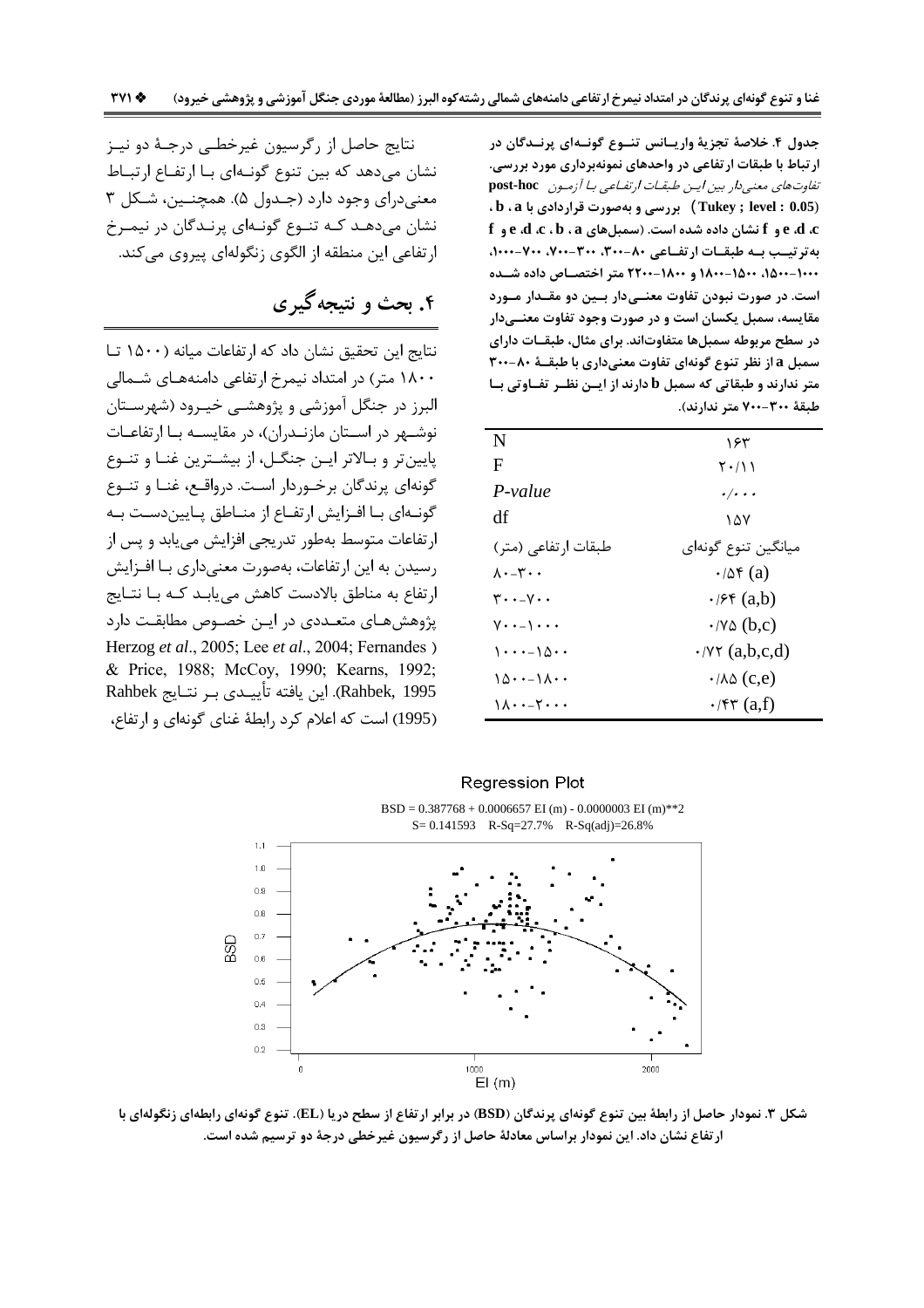جدول ۵. نتايج حاصل از تجزيهٔ واريانس رگرسيون غيرخطي درجهٔ دو (۴a) و ضريب تشخيص رابطهٔ رگرسيون همراه معادلهٔ رابطهٔ رگرسیون (۴b) برای رابطهٔ بین تنوع گونهای پرندگان (BSD) و ارتفاع از سطح دریا (EL)

|         |     |                           | ميانگين مربعات مجموع مربعات درجهٔ أزادي منابع تغيير | $\mathbf{F}$                               | درجة معنىداربودن آزمون (Sig) |
|---------|-----|---------------------------|-----------------------------------------------------|--------------------------------------------|------------------------------|
| رگرسيون |     | $\frac{1}{5}$             | $\cdot$ /2 \                                        | $\mathsf{r}\cdot\mathsf{r}\cdot\mathsf{r}$ | $\cdot/\cdot\cdot$ )         |
| اشتىاە  | ۱۶۰ | $\mathbf{r}/\mathbf{r}$ . | $\cdot$ / $\cdot$ $\cdot$                           |                                            |                              |
| کا ہ    |     | ۴/۴۳                      |                                                     |                                            |                              |

۵a. تجزيهٔ واريانس رگرسيون غيرخطي درجهٔ دو

ه. ضريب تشخيص رابطة رگرسيون همراه معادلة رابطة رگرسيون

| اشتباه معیار Adjusted R2    ضریب تشخیص (R2) |       |     | معادلهٔ رگرسیون                              |
|---------------------------------------------|-------|-----|----------------------------------------------|
| <b>YVIV</b>                                 | Y ۶/A | .78 | $BSR = 0.39 + 0.0006657EL - 0.0000003EL^{2}$ |

آن گونه کـه بسـیاری از بـومشناسـان معتقدنـد، خطـی نیست و در ارتفاعات میانـه بـه بیشـترین مقـدار خـود می رسـد. از سـوی دیگـر، ایـن نتیجـه بـرخلاف نتـایج حاصــــــل از تحقيـــــــق Sergio وPedrini) در رشته کوههای آلپ واقع در کشور ایتالیا است که نشـان داد بين غناي گونهاي و ارتفاع رابطـهٔ معکوســي وجــود دارد و در ارتفاعــات پــایین بــه بیشــترین مقــدار خــود مى ر سد.

كاهش غناي گونهاي در ارتفاع پايين به عوامل متعددي ازجمله وجود آشفتگي هاي ايجادشـده توسـط انسـان نسـبت داده مـي شـود (Jai, 1977). ارتفاعـات پاییندست در جنگل خیرود نسبت به نواحی بالادست مورد دخـل و تصـرف انسـانی بیشـتر قـرار گرفتـه و از آرامش و امنیت کمتری برخوردار است که از آن جملـه می توان به قطع درختان، جادهسازیهای متعدد، رفت و آمدهای روزانهٔ ماشین آلات سبک و سـنگین، حضـور گردشگران، شکار و احداث گاوسراها اشاره کرد. افزایش چنین تعارضاتی در ارتفاعات پاییندست بـرای برخـی گونههـای خجـالتی، منـزوی و حسـاس نظیـر سسـک چيفچــاف (Phylloscopus collybita) و مگــس گيــر سـينەسـرخ (Ficedula parva) تحمـلiايـذير اسـت و سبب جابهجایی به ارتفاعات بالاتر می شود.

همچنـــين، بـــه عقيـــدهٔ برخـــي پژوهشـــگران، بهحداکثررسیدن تعداد گونههای جـانوران در ارتفاعـات میانه ناشی از افزایش قابلیـت تولیـد در ایـن ارتفاعـات است. افزايش فتوسنتز بهدليل درجهٔ حرارت مناسب در

طول روز و كاهش شدت تنفس گیاهان بهدلیل سرمای عصر سبب به حداکثر سیدن تولیـدات گیـاهی در ایـن محـدوده ارتفــاعي مــيشــود و در پــي آن حشــرات، مهرهدارها و بی مهرههـای متعـددی در منطقـه حضـور .(Janzen, 1973; Janzen et al., 1976). از سوی دیگر، پژوهشهای متعدد نشان دادهاند کـه غنا و تنوع گونههای گیاهی عاملی مهم و اثرگذار بر غنا وتنوع گونههای جانوری است ( Rahbek, 1995; Daize et al., 2006). ارتفـاع ١۵٠٠ متـر در جنگـل خيرود به پال هشتاد تـن منتهـي مـي شـود و از غنـا و تنوع گونـههـای گیـاهی چشـمگیری برخـوردار اسـت. همچنین، این ناحیــه بــوم کشــینه ٰ میــان دامنــههــای شمالي و جنوبي البرز است؛ بـهنحـوي كـه بسـياري از گونههای گیاهی مختص دامنههای جنوبی البرز در این ناحيه نيز ديده مي شوند (اعتمــاد، مــذاكرات شخصــي). تنوع گونـههـای گیـاهی منـابع غـذایی و همچنـین خردزیسـتگاههـای متعـددی را بـرای انـواع حشـرات و گونههای جانوری مهرهدار و بیمهره فـراهم مـیآورد و این امر را می توان یکی از دلایل افزایش غنای گونـهای پرندگان در این ارتفاعات تلقی کرد.

همچنین، وجــود ســنگ مــادر آهکــی شــکافدار در قسمتهای پایین دست سری چلیـر (از ارتفـاع ۱۳۰۰ متر به پایین) سبب خارجشدن منابع آب از دسـترس و درنتیجه کاهش تعداد چشمههای موقت و دائمی شـده است. درحالی که از این ارتفاع به بالا بـا افـزایش تعـداد

 $1$  Ecotone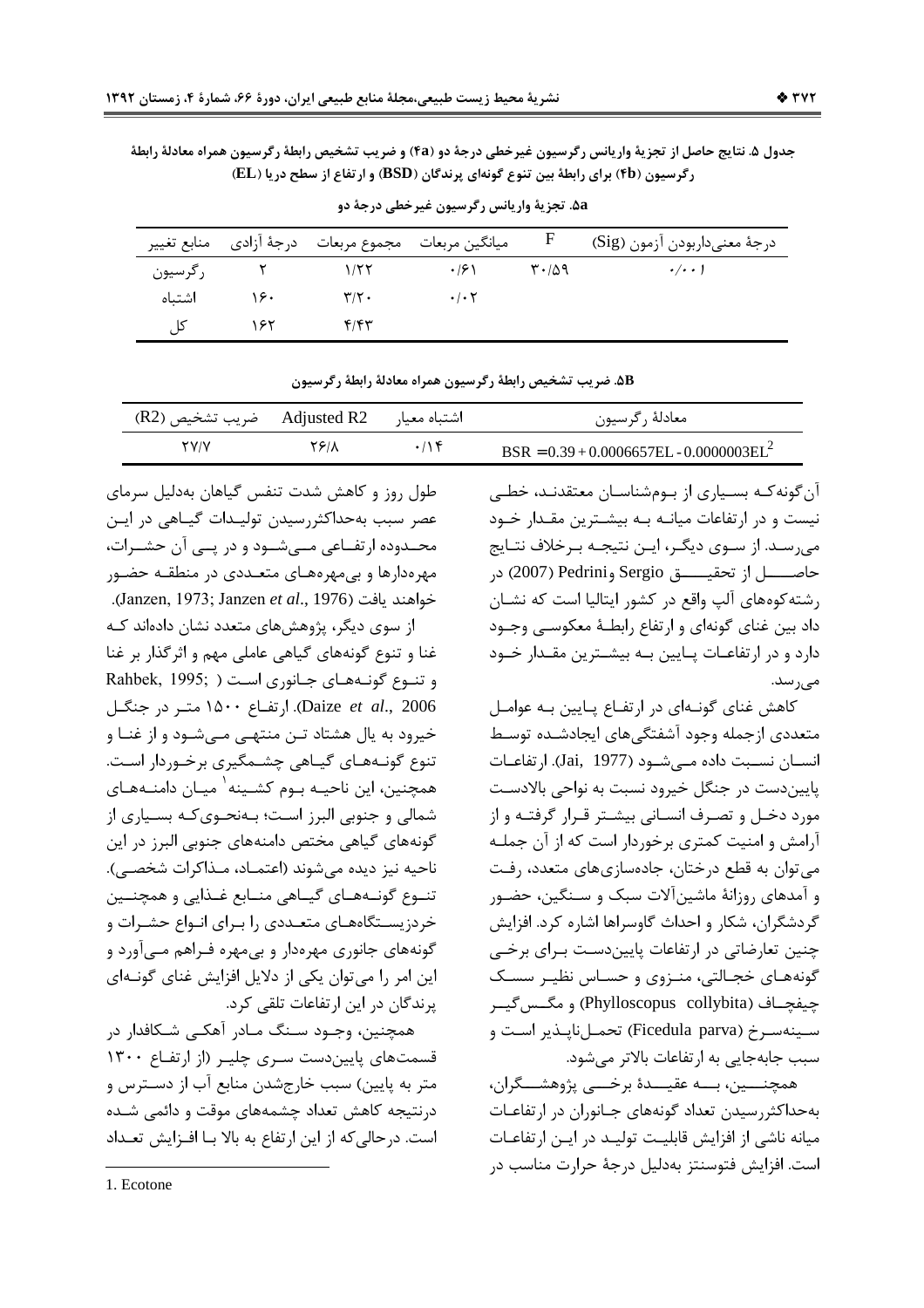چشمهها، نهرها و رودخانهها، منـابع آبـی کـافی بـرای جوامع جـانوري منطقــه مــى شــود (اعتمــاد، مــذاكرات شخصی). ازآنجاکه وجود ذخایر آبی از علـتهـای مهـم افزایش غنا و تنوع گونههای جانوری است ( Rahbek, (1995; Hawkins et al., 2003; Daize et al., 2006). می توان ایــن عامــل را نیــز در افــزایش غنــای گونــهای يرندگان در ارتفاعات ميانه در اين منطقه مؤثر دانست.

اگرچه نظريهٔ "اثر ميانه ناحيه" در ابتـدا بـا برخـي مدلسازیهای ریاضی آزموده شـد و موافقـان زیـادی پیسدا کسرد ( Jetz & Rahbek, 2001; Grytnes (&Vetaas, 2002; Laurie & Silander, 2002). بهتازگی برخی متخصصان نگـاه انتقـادآمیزی بـه ایـن نظریه نشان دادهاند و مثال های متضـادی بـرای رد آن Hawkins & Diniz-Filho, 2002; ) ارائه کردهاند 2005). از سوی Zapata et al., 2003; Zapata et al., 2005). از دیگر، این نظریه برای نشاندادن الگوی تغییرات غنــای گونهای در مقیاس های وسیع (نظیر قارهها و یـا اقـالیم حیاتی) به کار برده شده و بر این اساس بهنظر نمی رسد این نظریه برای دامنهٔ ارتفاعی کوچکی در منطقهٔ مـورد مطالعه از ۸۰ تا ۲۲۰۰ متر صادق باشد.

ازآنجاكه يرندگان شاخص سلامت بومسـازگانهـاي

طبيعي محسوب مي شوند و همچنين، بهدليـل داشـتن تحرک زیاد و قلمرو وسیعی که طی چرخهٔ زندگی خود اشغال می کنند، نمایهٔ مناسبی برای تعیین ارتباط بـین جوامع جانوری و پوشش گیاهی در محیطهای جنگلے و شــاخص خــوبي نيــز بــراي كيفيــت محــيطانــد (Marchetti, 2004). بنابراین، درمجموع می توان گفت كه نتايج ايـن تحقيـق بـر ضـرورت حفاظـت بيشـتر از جنگلهای میـان بنـد خـزری بـهمنظـور حفـظ تنـوع گونهای گیاهان و جانوران دامنههای شمالی رشته کوه البرز و همچنین بر اهمیت توجه و حفاظت از پرنــدگان برای مدیرت پایدار و بهینه جنگل تأکید دارد.

# تشکر و قدردانی

بـدين وسـيله از راهنمـايي هـاي آقايـان دكتـر محمـود كرمي، افشين عليزاده شعباني، وحيد اعتماد، محمد,ضا مروی مهاجر، پدرام عطارد و همچنین همکاری قرقبانـان زحمــتکش و کــادر اداری و اجرایــی جنگــل آموزشــی و یژوهشی خیرود صمیمانه تشکر و قـدردانـی مــی شـود. اعتبار لازم برای اجرای ایــن پــژوهش از محــل اعتبــارات معاونت پژوهشے دانشگاه تهران فراهم شده است.

#### **Reference**

- 1. Bihamta, M. R., Zare Chahouki, M. A (2008) Principle of Statistic for the natural resource science, Tehran, University of Tehran Press, 300.
- 2. Bibby J.C., Burgess., N.D. Hill D.A., Mustoe, S.H. (1992) Bird Census Techniques, london, Academic Press, 302.
- 3. Brown, J.H (1995) Macroecology, University of Chicago Press, 284.
- 4. Brown, J.H (2001) "Mammals on mountainsides: elevational patterns of diversity," Global Ecology and Biogeography, 10: 101-109.
- 5. Brown, J.H., Lomolino, M.V (1998) Biogeography, Sinaur, 691.
- 6. Colwell, R.K., Lees, D.C (2000) "The middomain effect: geometric constraints on the

geography of species richness," Trends in Ecology and Evolution, 15: 70-76.

- 7. Colwell, R.K., Hurtt, G.C (1994) "Nonbiological gradients in species richness and a spurious rapoport effect," The American Naturalist, 144: 570-595.
- 8. DeGraaf, R.M., Hestbeck, J.B. Yamasaki, M (1997) "Associations between breeding bird abundance and stand structure in the White Mountain, New Hampshire and Maine," Forest Ecology and Managemnet, 103: 217-233.
- 9. Diaz, I.A., Armesto., J.J., Reid., S., Sieving K.E., Willson, M.F (2006) "Linking forest structure and composition: avian diversity in successional forests of Chiloe Island, Chile," Biogical Conservation, 123: 91-101.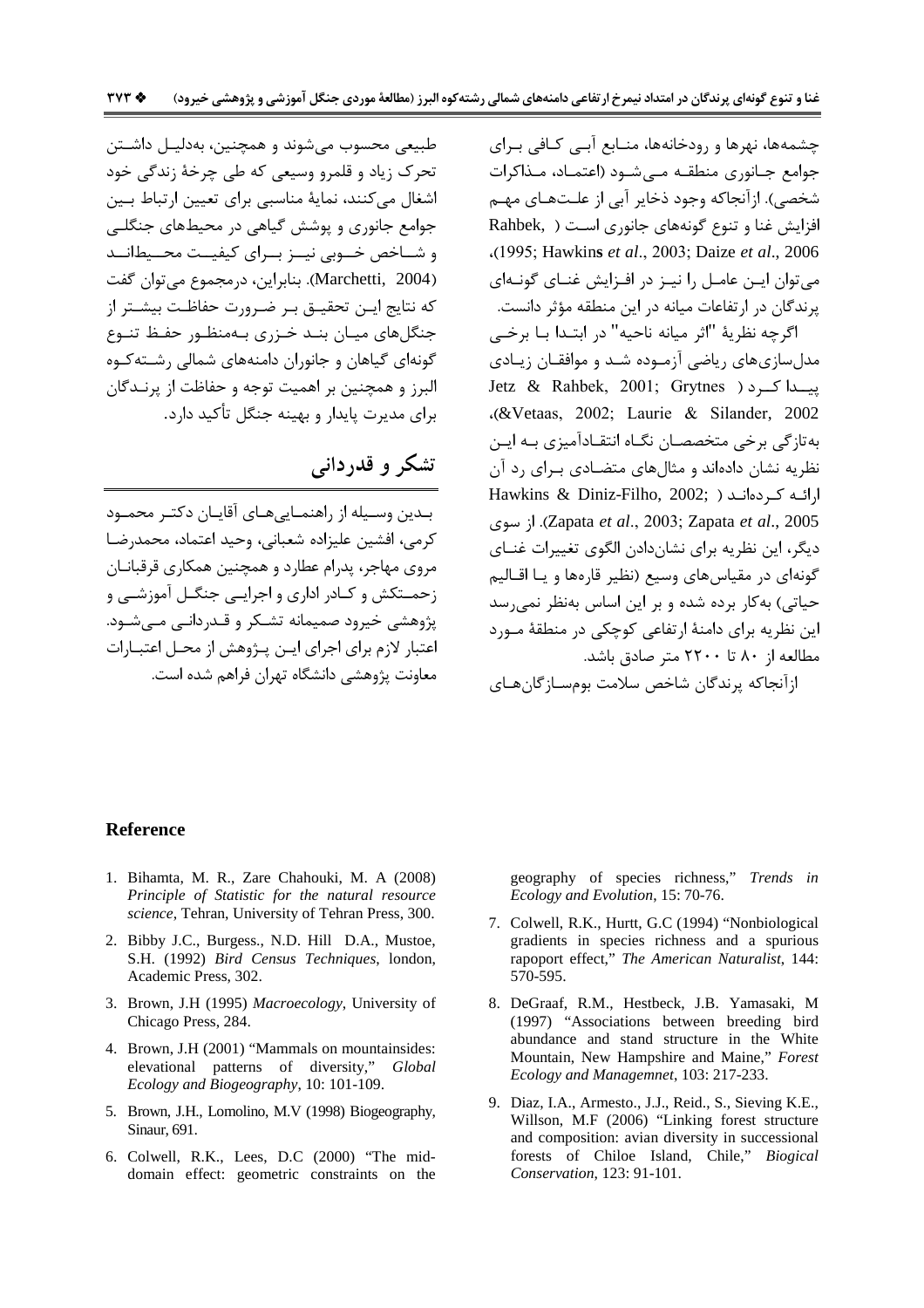- 10. Diaz, L (2006) "Influences of forest type and forest structure on bird communities in oak and pine woodlands in Spain," *Forest Ecology and Management*, 223: 54-65.
- 11. Ding, T., Yuan., H., Geng., S., Lin, Y. Lee, P (2005) "Energy flux, body size and density in relation to bird species richness along an elevational gradient in Taiwan," *Global Ecology and Biogeography*, 14: 299-306.
- 12. Fernandes, G.W. Price, P.W (1988) "Biogeographical gradients in galling species richness," *Oecologia*, 76: 161-167.
- 13. Grytnes, J.A., Vetaas, O.R (2002) "Species richness and altitude: a comparison between null models and interpolated plant species richness along the Himalayan altitudinal gradient, Nepal," *The American Naturalist*, 159: 294-304.
- 14. Hawkins, B.A., Diniz-Filho, J.A.F (2002) "The mid-domain effect cannot explain the diversity gradient of Nearctic birds," *Global Ecology and Biogeography*, 11: 419-426.
- 15. Hawkins, B.A., Field., R., Cornell, H.V., Currie, D.J., Guegan, J.F., Kaufman, D.M., Kerr, J.T., Mittelbach, G.G., Oberdorff, T. O'Brien, E.M., Porter, E.E., Turner, J.R.G (2003) "Energy, water, and broad-scale gepgraphicpatterns of species richness," *Ecology*, 84: 3105-3117.
- 16. Heaney, L.R (2001) "Small mammal diversity along elevational gradients in the Philippines: an assessment of patterns and hypotheses," *Global Ecology and Biogeography*, 10: 15-39.
- 17. Herzog, S.K., Kessler M., & Bach, K (2005) "The elevational gradient in Andean bird species rchness at the local scale: a foothill peak and a high-elevation plateau," *Ecograophy*, 28: 209- 222.
- 18.Jai, P (1977) "Study in ecological isolation of birds in Taiwan," Master Thesis, Tunghai University, Taichung.
- 19.Janzen, D.H (1973) "Sweep samples of tropical foliage insects: effects of seasons, vegetation types, elevation, time of day, and insularity," *Ecology*, 54: 687-708.
- 20.Janzen, D.H., Ataroff, M., Fariñas, M., Reyes, S., Rincon, N., Soler, A., Soriano P., Vera, M (1976) "Changes in the arthropod community along an elevational transect in the Venezuelan Andes," *Biotropica*, 8: 193-203.
- 21.Jetz, W., Rahbek, C (2001) "Geometric constraints explain much of the species richness pattern in African birds," Proceedings of *the National Academy of Sciences of the USA*, 98: 5661-5666.
- 22. Kattan, G.H., Franco, P (2004)" Bird diversity along elevational gradients in the Andes of Colombia: area and mass effects," *Global Ecology and Biogeography*, 13: 451-458.
- 23. Kearns, C.A (1992) "Anthophilous fly distribution across an elevation gradient," *The American Midland Naturlist*, 127: 172-182.
- 24. Kilgo, J.C., Gartner, D.L., Chapman, B.R., Dunning, J.B (2002) "A test of an expert-based bird-habitat relationship model in South Carolina," *Wildlife Society Bulletin*, 30(3): 783- 793.
- 25. Krebs, C. J (2009) Ecology: The experimental analysis of distribution and abundance, 6th ed. edition. Benjamin Cummings, San Francisco.
- 26. Laurie, H., Silander, J.A (2002) "Geometric constraints and spatial patterns of species richness: critique of range-based models," *Diversity and Distributions*, 8: 351-364.
- 27. Lee, P.F., Ding, T.S., Hsu, F.H., Geng, S (2004) "Breeding bird species richness in Taiwan: distribution on gradients of elevation, primary productivity and urbanization," *Journal of biogeography*, 31: 307-314.
- 28. Lomolino, M.V (2001) "Elevation gradients of species-density: historical and prospective views," *Global Ecology and Biogeography*, 10: 3-13.
- 29. MacArthur, R. H (1965) "Patterns of species diversity," *Biological Reviews*, 40: 510-533.
- 30. Henrik Madjnoonian, H., Hassanzadeh Kiabi, B., Danesh, M (2005) Readings in zoogeoraphy of Iran, Tehran, Department of Environment press, 371.
- 31. Marchetti, M (2004) *Monitoring and Indicators of Forest Biodiversiry in Europe-From Ideas to operationality*, European Forest Institute, 526.
- 32. Marvi Mohadjer, M (2006) *Silviculture*, Tehran, University of Tehran press, 387.
- 33. McCain, C.M (2004) "The mid-domain effect applied to elevational gradients: species richness of small mammals in Costa Rica," *Journal of Biogeography*, 31: 19-31.
- 34. McCoy, E. D (1990) "The distribution of insects along elevational gradients," *Oikos*, 58: 313-332.
- 35. Mitchell, M.S., Lancia, R.A., Gerwin, J.A (2001) "Using land scape –level data to predict the distribution of birds on a managed forest effect of scale," *Ecological Modelling*, 11(6): 1692- 1708.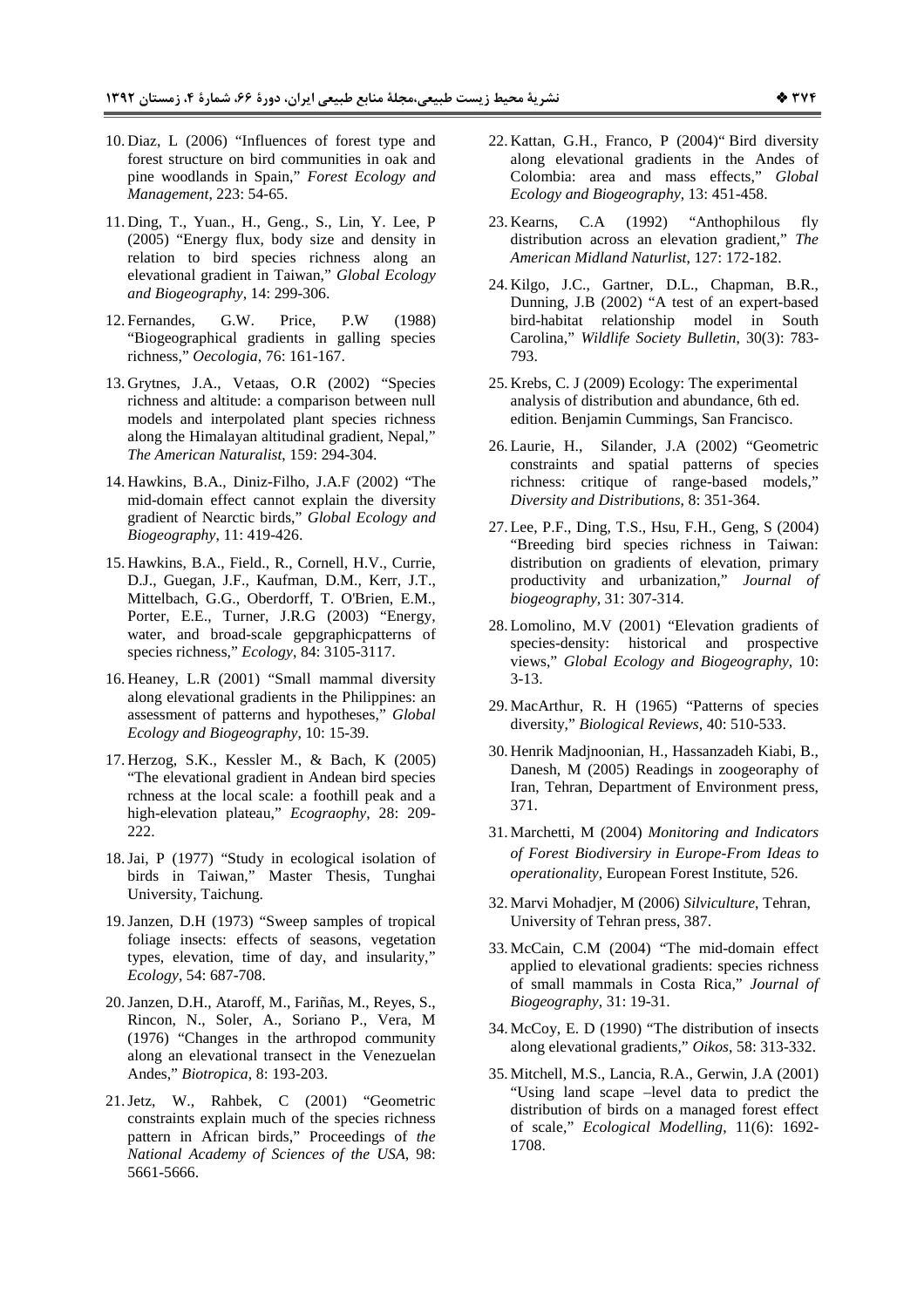- 36. Myers, A.A., Giller, P.S (1988) *Analytical biogeography*, London, Chapman and Hall, 578.
- 37.Rahbek, C (1995) "The elevational gradient of species richness:a uniform pattern?" *Ecography*, 18: 200-205.
- 38.Rickart, E.A (2001) "Elevational diversity gradients, biogeography and the structure of montane mammal communities in the intermountain region of North America," *Global Ecology and Biogeography*, 10: 77-100.
- 39.Rodewals, A.D. Yahner, R.H (2001) "Influence of landscape composition on avian community structure and associated mechanisms," *Ecology*, 82(12), 3493-3504.
- 40.Rosenzweig, M. L., Abramsky, Z (1993) "How are diversity and productivity related?" In: Ricklefs, R. and Schluter, D. (eds), *Species diversity in ecological communities: historical and geographical perspectives*, University of Chicago Press, 52-65.
- 41.Rosenzweig, M.L (1995) *Species diversity in space and time*, Cambridge University Press, 436.
- 42. Sarmadian, F (1988) "Determination and study of part of Kheyrud forest soil; Morphology, physiochemical, Mineralogy, Making and Classification," Ms.c. thesis, Faculty of natural resources, University of Tehran, 108.
- 43. Selmi, S., Boulinier. T., Faivre, B (2003) "distribution and abundance patterns of newly colonizing species in Tunisian oases : the Common black bird," *Ibis*, 145: 681-688.
- 44. Sergio, F., Pedrini, P (2007) "Biodiversity gradients in the Alps: the overriding importance of elevation," *Biodiversity conserve*, 16: 3243- 3254.
- 45. Shataee Juybari, S (2003) "Investigation on the possibility of Forest types mapping using satellite information," Ph.D. thesis. Faculty of natural resources, University of Tehran, 155.
- 46. Stevens, G.C (1992) "The elevational gradient in altitudinal range: an extension of Rapoport's latitudinal rule to altitude," *The American Naturalist*, 140: 893-911.
- 47. Terborgh, J (1997) "Bird species diversity on an Andean elevational gradient," *Ecology*, 58: 1007-1019.
- 48. Tokeshi, M (1993) "Species abundance patterns and community structure," *Advance in Ecological Research*, 24: 111-188.
- 49. Zapata, F.A., Gaston K.J., Chown, S.L (2003) "Middomain models of species richness gradients: assumptions, methods and evidence," *Journal of Animal Ecology*, 72: 677-690.
- 50. Zapata, F.A., Gaston, K.J., Chown, S.L (2005) "The Mid-Domain Effect Revisited," *The American Nnaturalist*, 166 (5): 144-148.